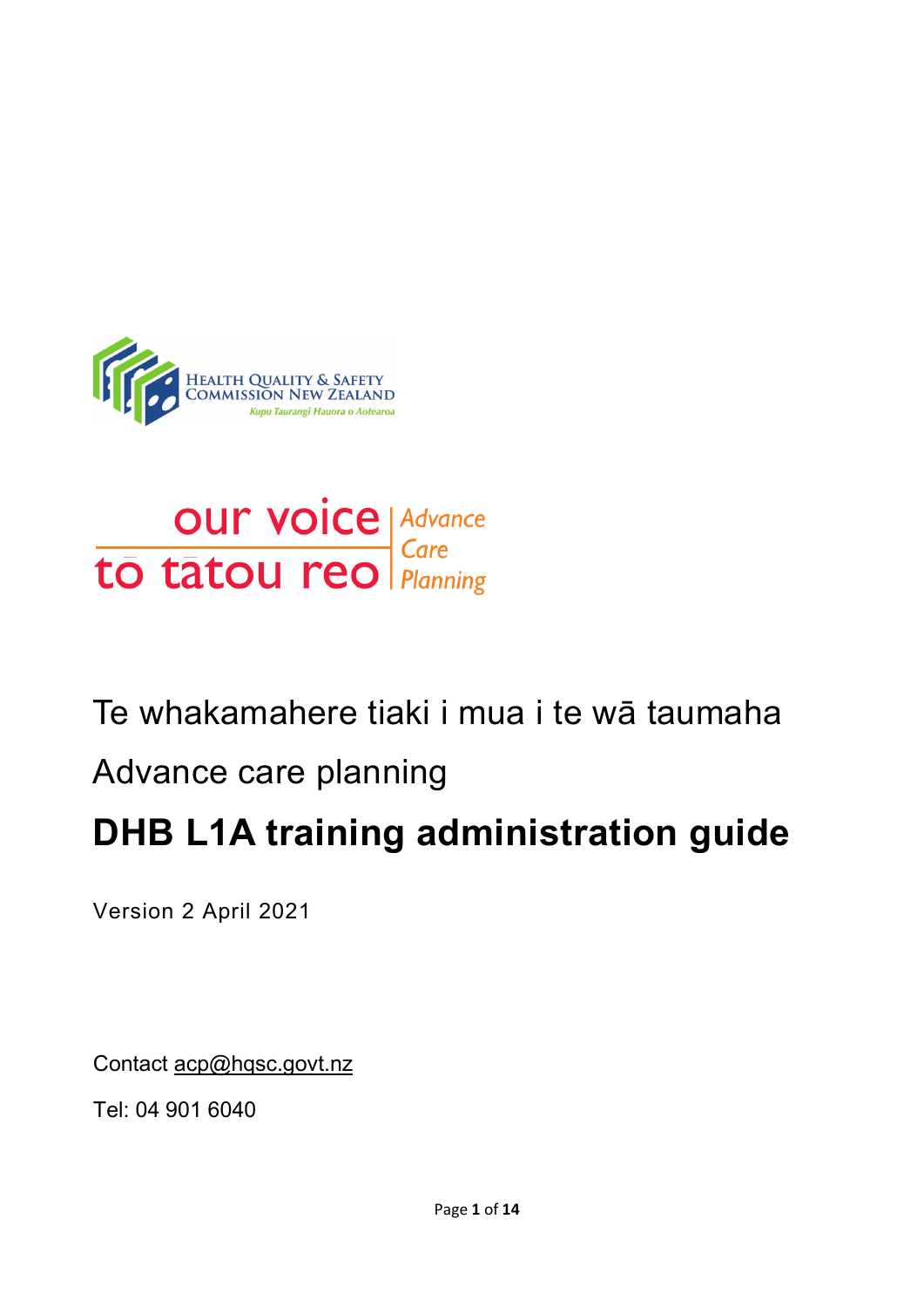## **Contents**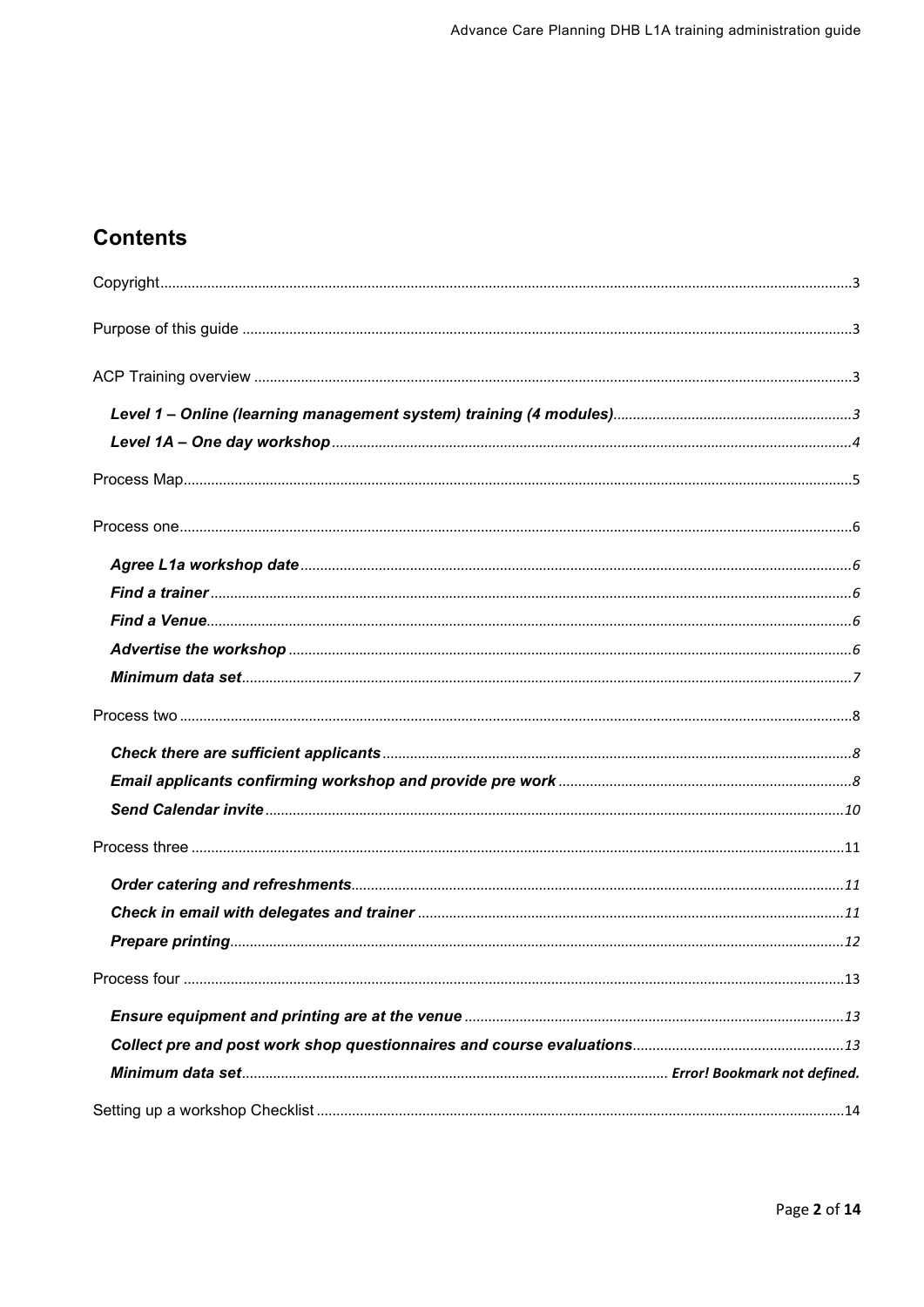# <span id="page-2-0"></span>**Copyright**

All branding, pictures, documents and logos etc. are owned by the Health Quality & Safety Commission and should not be used or replicated without prior written permission.

All documents, flyers and promotional material should be distributed in **PDF FORMAT ONLY**.

## <span id="page-2-1"></span>**Purpose of this guide**

The purpose of this guide is to support advance care planning (ACP) course administrators and simplify the ACP training process by providing an overview of the recommended steps and resources required to setup, manage and complete L1A one day workshops.

This guide will assist with the following processes;

- organising the workshops (including trainer, venue, catering, printing and equipment and resources)
- advertising the workshops
- managing applicants
- post workshop administration

# <span id="page-2-2"></span>**ACP Training overview**

ACP training for healthcare workers consists of:

#### **Participant preparation for L1A workshop**

- <span id="page-2-3"></span>1. Watch these videos
	- a. [An overview of advance care planning in Aotearoa New Zealand](https://www.hqsc.govt.nz/our-programmes/advance-care-planning/information-for-clinicians/publications-and-resources/publication/4215/)
	- b. [Understanding bias in healthcare: set of three videos](https://www.hqsc.govt.nz/our-programmes/patient-safety-day/publications-and-resources/publication/3866/)
	- c. [Legal Framework for medical decision-making video](https://www.hqsc.govt.nz/our-programmes/advance-care-planning/information-for-clinicians/legal-framework-for-medical-decision-making/)
- 2. Complete the L1 online ACP training modules that can be accessed via the ACP website or by [following this link:](https://acp.elearning.ac.nz/login/index.php)
	- a. Considering Advance Care Planning \*
	- b. Talking about Advance Care Planning \*
	- c. Changing Outcomes \*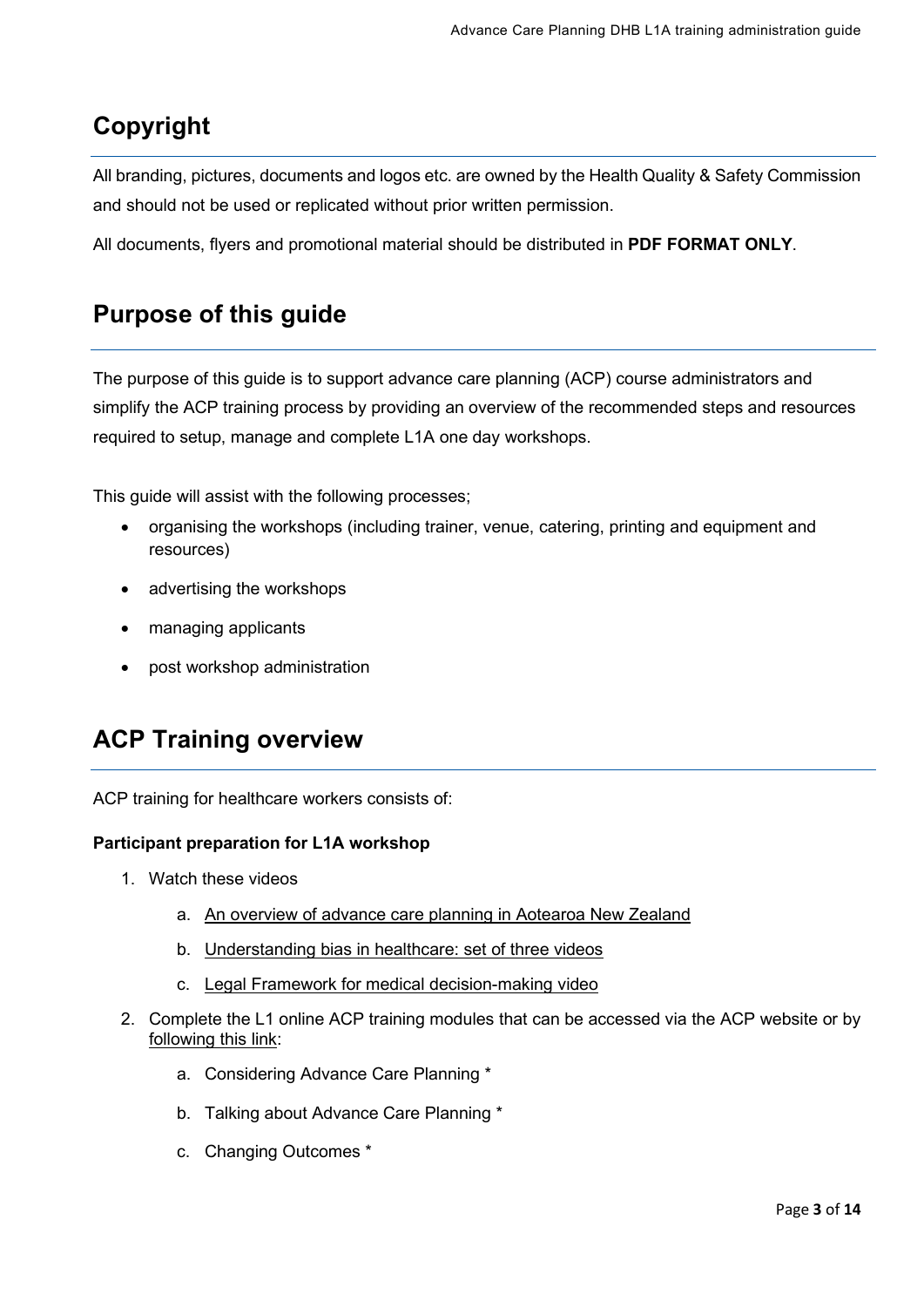#### d. Clarifying Advance Care Planning Process

\* The first three modules are compulsory pre-work for attending the Level 1A One Day workshop.

As the ACP course administrator, you will have administrative rights to the Learning Management System and can view any registered person's status and progression of the online modules. Email us to get your log-in details: [acp@hqsc.govt.nz.](mailto:acp@hqsc.govt.nz)

All certificates are available on completion of each module for the candidate to print or save in the learning management system. Ensure modules one, two and three are completed prior to participants advancing on to the Level 1A one day workshop.

#### <span id="page-3-0"></span>**Level 1A – One day workshop**

### The Level 1A one-day workshops are organised locally within DHBs *and this guide will assist in the local planning of each Level 1A one day workshop.*

The Level 1A one day workshop has been developed to consolidate Level 1 online competencies, build on peoples working knowledge of advance care planning, increase their confidence in starting ACP conversations and supporting consumers to document their preferences.

#### *Important to note:*

• For your local DHB ACP trainers to maintain their accreditation and trainer capabilities/competencies, they will need to deliver at least 3 courses/workshops per year and attend trainer refresher workshops as and when offered.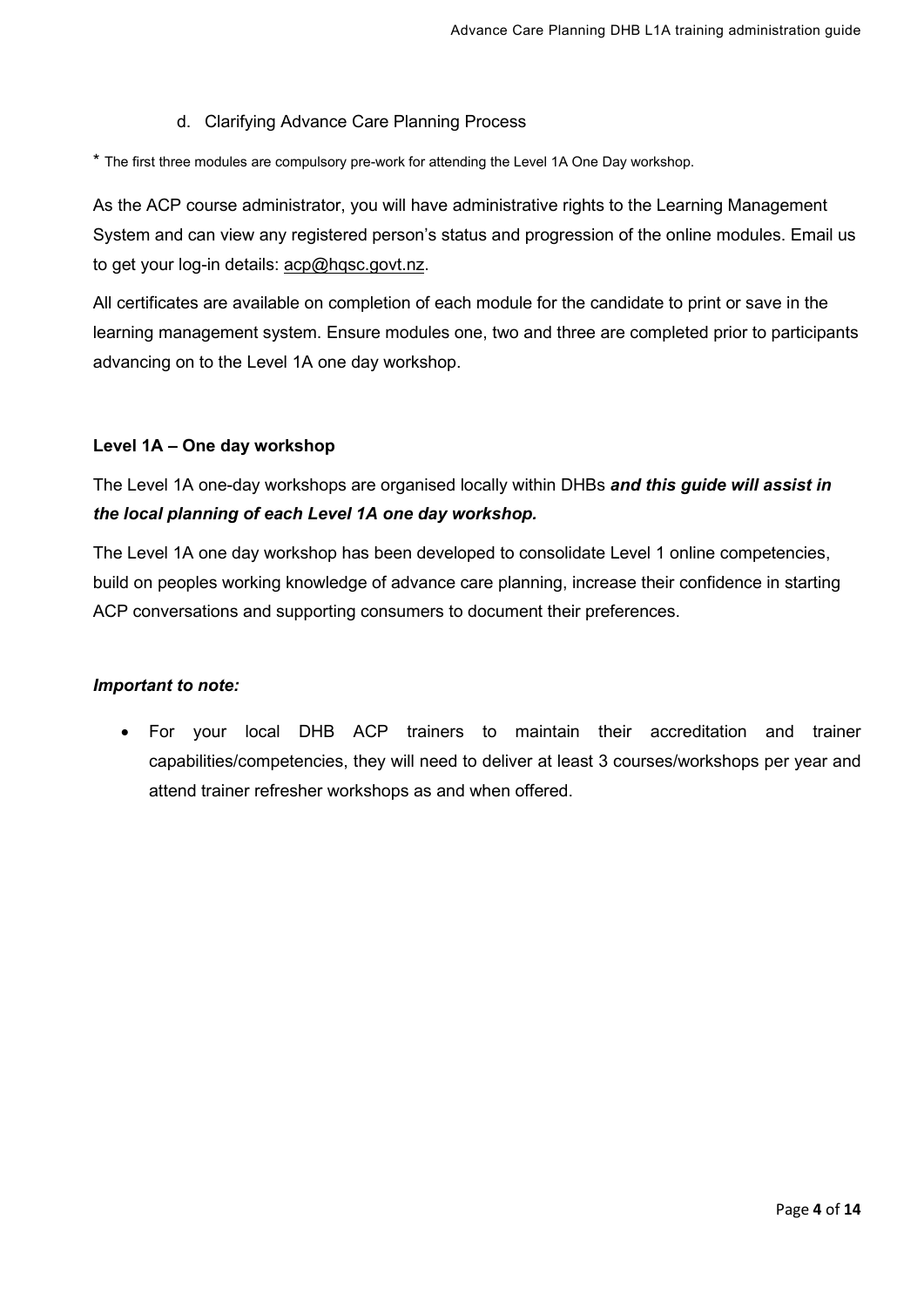# **Process Map**

<span id="page-4-0"></span>

| <b>Process One</b><br>10 weeks before workshop  | Agree L1a workshop date<br>$\bullet$<br>Find a trainer<br>$\bullet$<br>Find a venue<br>$\bullet$<br>Advertise the workshop<br>$\bullet$<br>Organise collection of minimum data set<br>$\bullet$                                                                                                                                                                |
|-------------------------------------------------|----------------------------------------------------------------------------------------------------------------------------------------------------------------------------------------------------------------------------------------------------------------------------------------------------------------------------------------------------------------|
| <b>Process Two</b><br>6 weeks before workshop   | Check there are sufficient applicants (6-12 people)<br>$\bullet$<br>Suggest creating a waiting list if required<br>$\bullet$<br>Email applicants confirming workshop and provide pre-work<br>$\bullet$<br>Send calendar invite<br>$\bullet$                                                                                                                    |
| <b>Process Three</b><br>1 week before workshop  | Order catering and refreshments<br>$\bullet$<br>Check-in email with delegates and trainer<br>$\bullet$<br>Prepare printing<br>$\bullet$                                                                                                                                                                                                                        |
| <b>Process Four</b><br>Day of and post workshop | Ensure equipment and printing are at the venue<br>$\bullet$<br>Collect pre and post workshop questionnaires and course evaluations<br>$\bullet$<br>Complete delegate information spreadsheet and email to the Commission<br>$\bullet$<br>Email or post copies of pre and post workshop questionnaires and course<br>$\bullet$<br>evaluations to the Commission |
|                                                 |                                                                                                                                                                                                                                                                                                                                                                |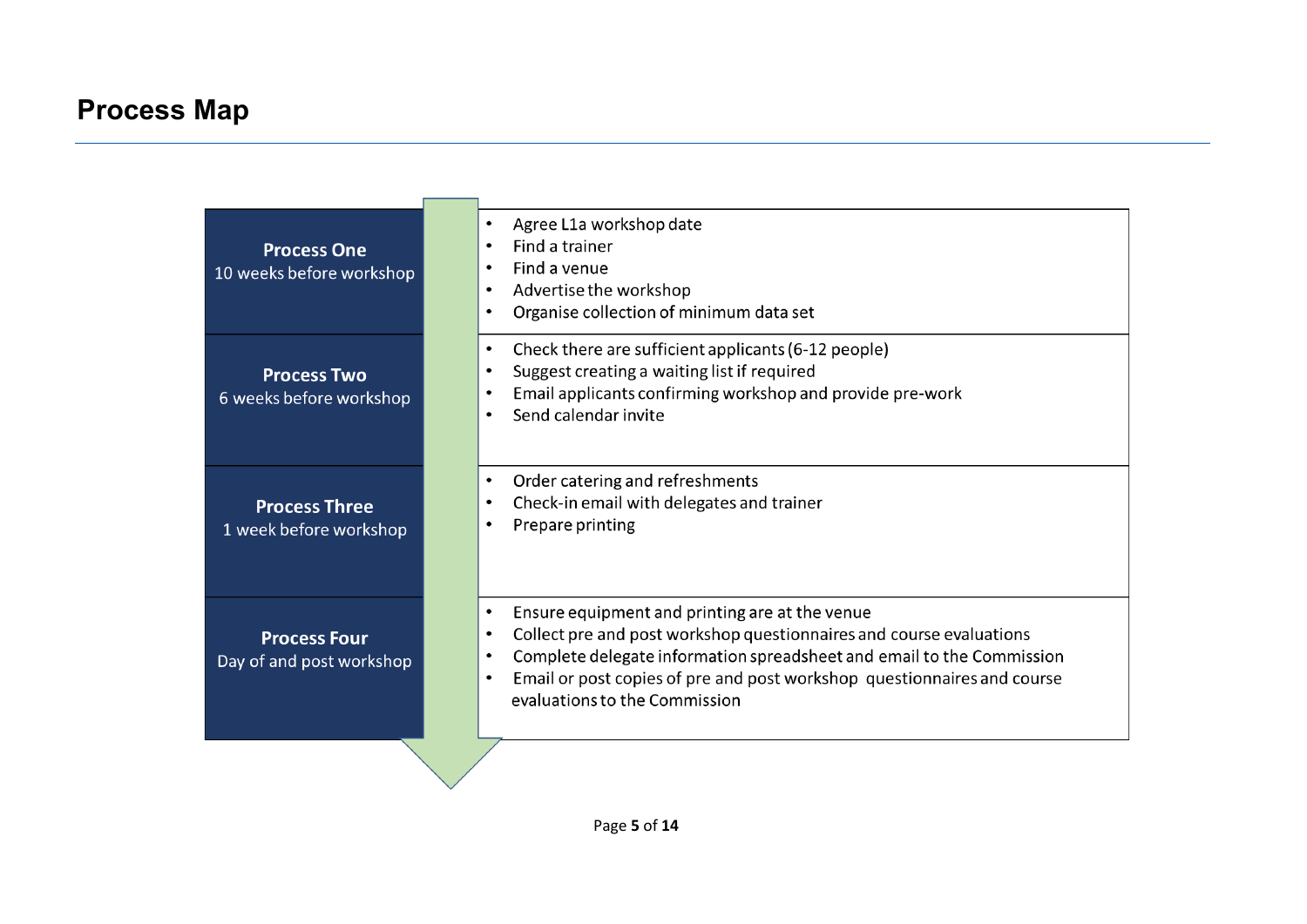# <span id="page-5-0"></span>**Process one**

### <span id="page-5-1"></span>**Agree L1a workshop date**

Discuss with ACP facilitator/ACP key contact to decide a date for the L1A one day training. Ensure this is a minimum of ten weeks until the training to ensure interested staff can apply and consider the planning of their rosters in advance.

### <span id="page-5-2"></span>**Find a trainer**

Discuss with ACP facilitator/ACP key contact and locally trained L1a trainers the proposed date and confirm trainer availability.

### <span id="page-5-3"></span>**Find a Venue**

Find and book training venue.

Ensure the venue has enough room to add a horse shoe sitting arrangement in a single row with a chair for the facilitator and participants facing the screen.



### <span id="page-5-4"></span>**Advertise the workshop (Ten weeks prior to workshop)**

Advertise the L1a one day workshop as you normally would at your DHB.

Consider how you will include external stakeholders such as PHO and aged residential care staff.

See attachment for a suggested flyer. Before you advertise the workshop flyer, you need to complete the course and contact details on the flyer as suggested below;

|  | Date                     |
|--|--------------------------|
|  | Venue                    |
|  | Contact for applications |
|  |                          |
|  |                          |

**OUP VOICE | Advance** tō tātou reo

Any promotional material such as ACP brochures, posters and ACP plans can be downloaded on the ACP website (<https://www.hqsc.govt.nz/our-programmes/advancecareplanning/resource-overview/> ) otherwise hardcopies can be ordered through your local ACP contact.

All advertising and promotion of courses is the responsibility of the DHB.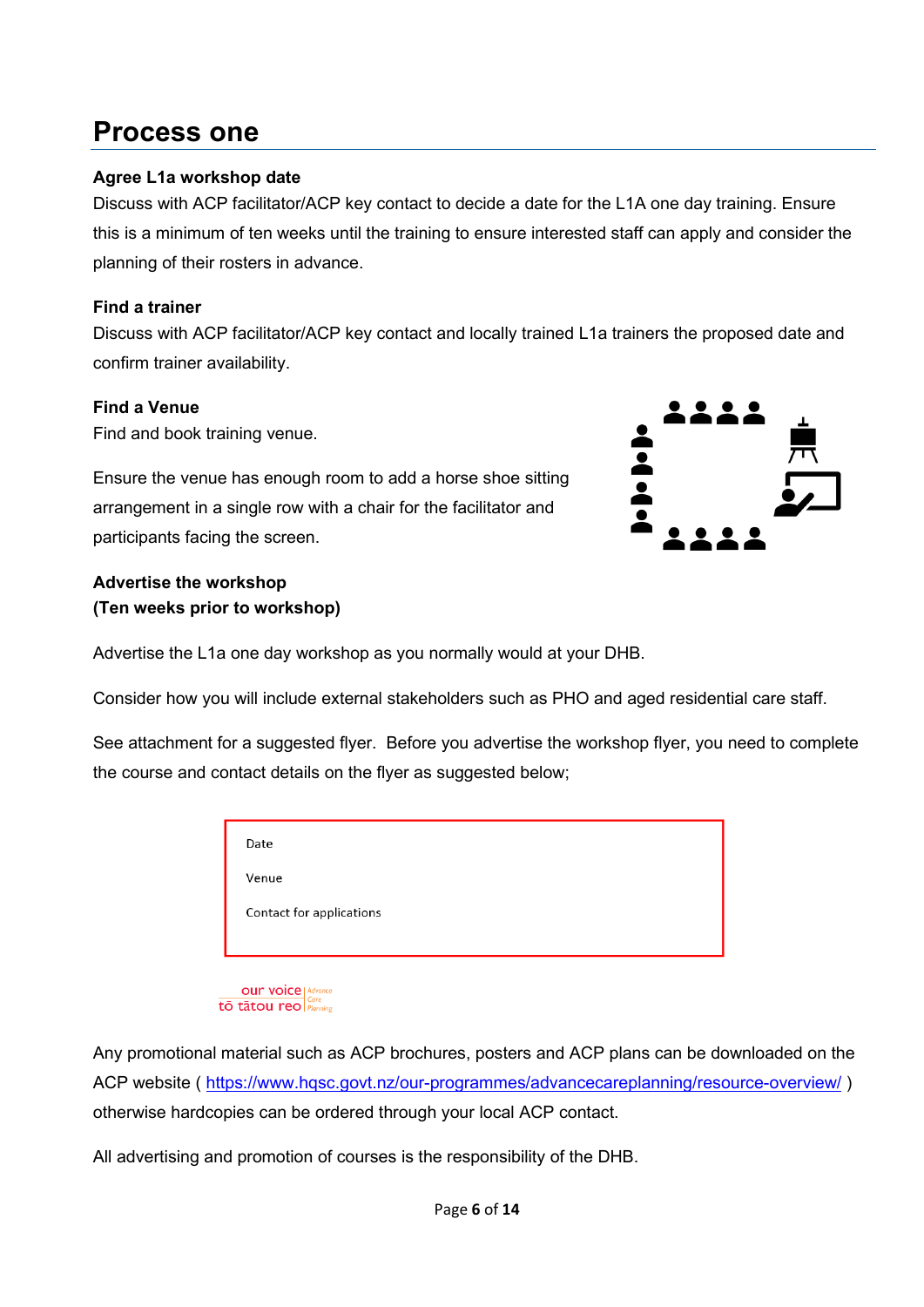#### <span id="page-6-0"></span>**Minimum data set**

Set up a process to collect delegate details.

A minimum data set should be collected in the application process and is required to be submitted to the Commission for the people who attend each L1A ACP workshop.

Please use the attached Excel template for the information required to be gathered.

It is important that this information is received by the Commission in order to monitor training frequency and pre and post confidence trends.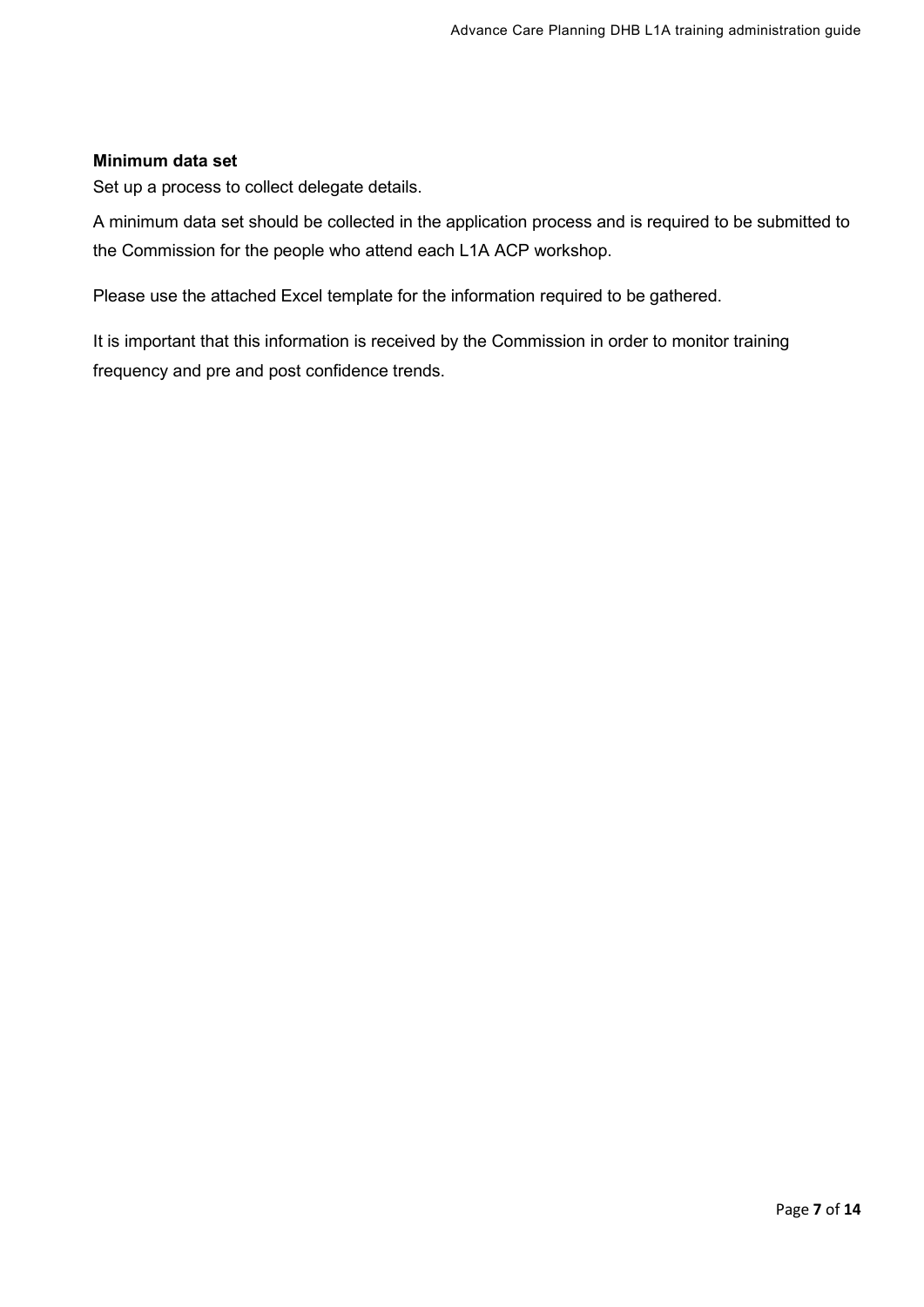# <span id="page-7-0"></span>**Process two**

#### <span id="page-7-1"></span>**Check there are sufficient applicants**

#### **(Six weeks prior to workshop)**

All applications are gathered as per your DHB process.

Ensure there is a minimum of six people to attend each workshop and a maximum of twelve.

Should there be less than six people apply for the workshop, it is recommended that ongoing advertising is promoted in other organisations where there is known ACP interest.

Should there be more than twelve people apply for the workshop, consider running a waiting list.

#### <span id="page-7-2"></span>**Email applicants confirming workshop and provide pre-work**

#### **(Six weeks prior to workshop)**

Once a sufficient number of applicants have been selected, you should confirm with applicants that they have/haven't been successful with their application. For successful applicants you could use some or all of the following wording in the email:

#### **Sample confirmation email**

If you copy and paste this content please ensure you copy over the hyperlinks in the preparation section.

**Subject:** ACP L1A One Day Workshop – Confirmation, agenda and workshop documents

Kia ora,

Thank you for your recent application to attend the Advance Care Planning L1A one day training workshop. We are delighted to inform you that you have been successful in gaining a place on the workshop.

**\_\_\_\_\_\_\_\_\_\_\_\_\_\_\_\_\_\_\_\_\_\_\_\_\_\_\_\_\_\_\_\_\_\_\_\_\_\_\_\_\_\_\_\_\_\_\_\_\_\_\_\_\_\_\_\_\_\_\_\_\_\_\_\_\_\_\_\_\_\_\_\_\_\_\_\_\_**

#### **Workshop dates XX XXXX**

**Starting time** 8:15am (teaching commences at 08:30).

**Venue** xxxxx

#### **Please see attached:**

- Workshop agenda
- Pre-workshop confidence questionnaire

Please print and complete the pre-workshop confidence questionnaire and bring it with you on the day - the workshop facilitator will collect it from you.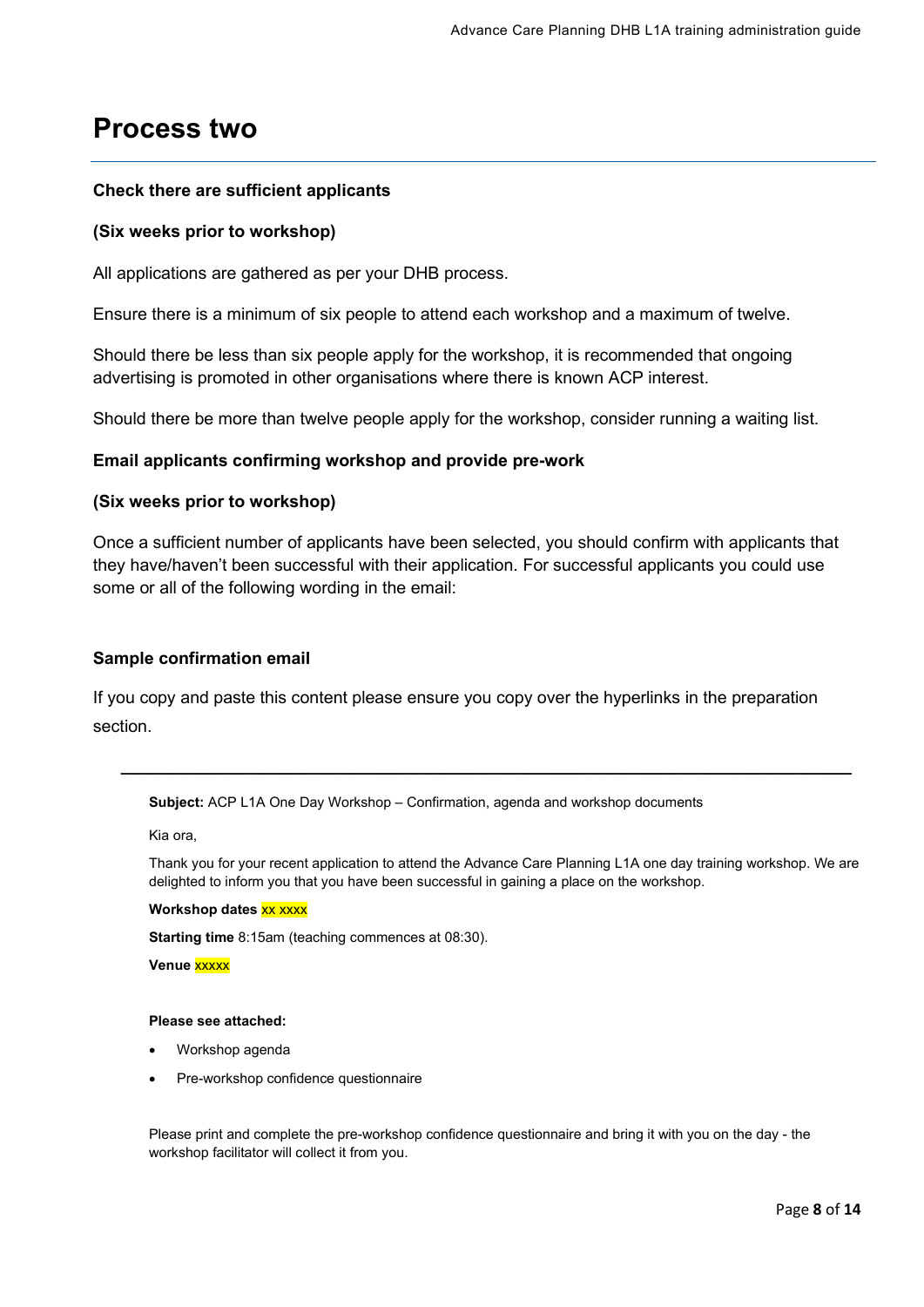#### **Participant preparation for L1A workshop**

You are required to complete the preparation work before attending the workshop as the work you will do in the workshop builds on what you learn doing the preparation. The content of these videos and modules will not be covered in the workshop.

- 1. Watch these videos
	- a. [An overview of advance care planning in Aotearoa New Zealand](https://www.hqsc.govt.nz/our-programmes/advance-care-planning/information-for-clinicians/publications-and-resources/publication/4215/)
	- b. [Understanding bias in healthcare: set of three videos](https://www.hqsc.govt.nz/our-programmes/patient-safety-day/publications-and-resources/publication/3866/)
	- c. [Legal Framework for medical decision-making video](https://www.hqsc.govt.nz/our-programmes/advance-care-planning/information-for-clinicians/legal-framework-for-medical-decision-making/)
- 2. Complete the L1 online ACP training modules that can be accessed via the ACP website or by following this [link:](https://acp.elearning.ac.nz/login/index.php)
	- a. Considering Advance Care Planning \*
	- b. Talking about Advance Care Planning \*
	- c. Changing Outcomes \*
	- d. Clarifying Advance Care Planning Process

If you did the Level 1 online modules a little while ago, it is a good idea to go over them again to refresh your memory. Once you start a module, you must complete it in order for your work to be saved. You do not need to complete all modules in one go.

An online certificate will be generated upon completion of each module.

#### **Catering & refreshments**

Registration and tea/coffee will be available from 08:15am

Tea/coffee is provided at all breaks.

A light lunch will be provided.

Please note cold/filtered water is not always available at venues. If required, please bring your own water bottle.

#### **Please action:**

- All communication for this workshop is sent via email, please confirm that this is the email address that you wish correspondence through.
- Please confirm your acceptance by accepting a calendar invite by **xxx**, xx xx.
- If you decide to withdraw from the workshop, it is your responsibility to please notify us via email as soon as possible.

We look forward to meeting you on the workshop and if you have any questions please email.

<span id="page-8-0"></span>The email should include the details of the workshop (date, venue, time, trainer's name and contact details), the link to the workshop preparation videos and online modules, a copy of the workshop agenda and the pre-course confidence questionnaire.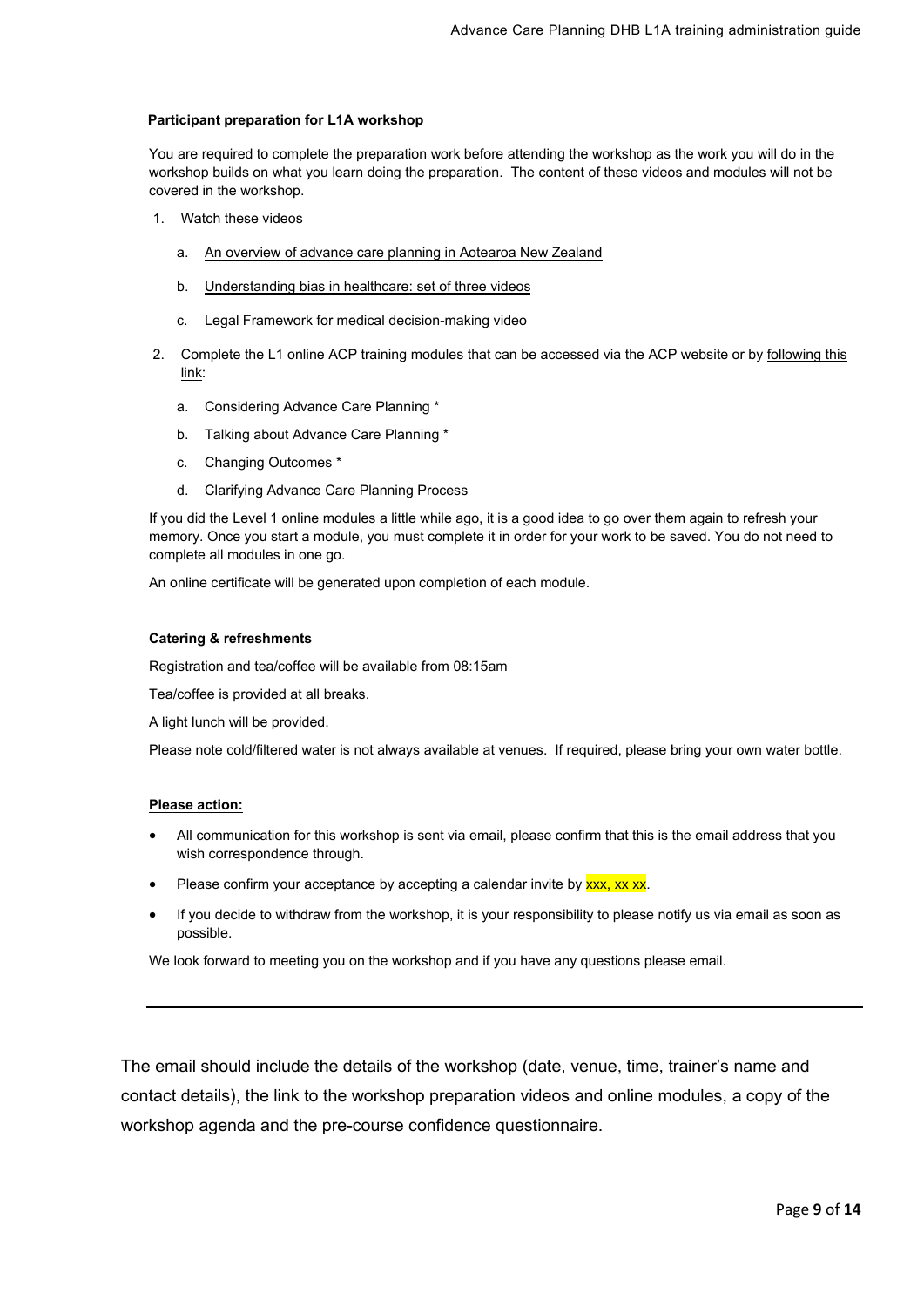### **Send Calendar invite (Six weeks prior to workshop)**

Send out a calendar invite for the workshop to ensure the delegates block off the time in their calendars.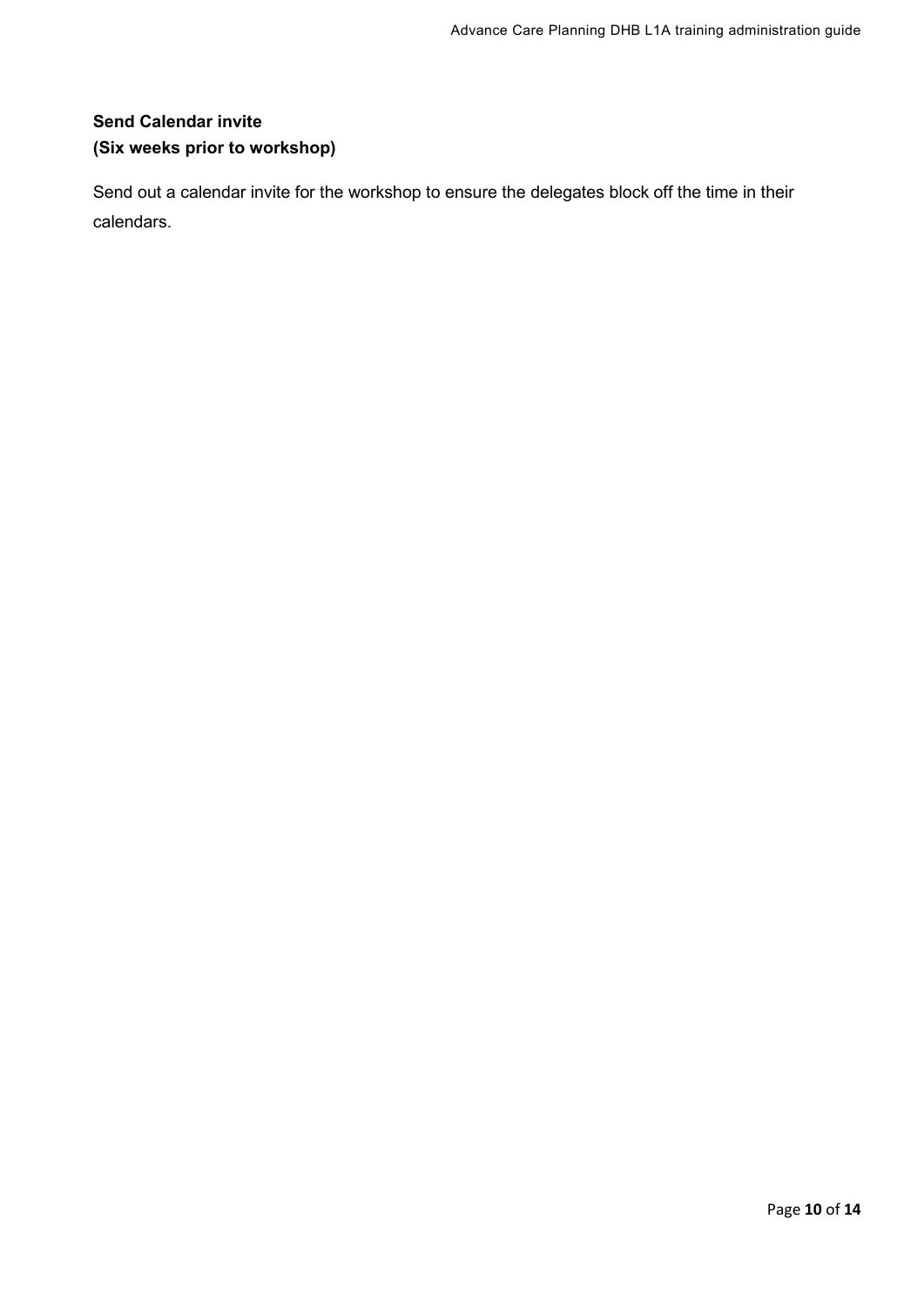# <span id="page-10-0"></span>**Process three**

### <span id="page-10-1"></span>**Order catering and refreshments (One week prior to workshop)**

This is a full day workshop with short tea/lunch breaks. It is recommended that the DHB provide drinks and lunch to avoid delays with delegates having to travel to purchase their own lunch.

The following information is provided as guidance only.

Catering:

- Tea and coffee on arrival
- Morning tea (e.g. biscuits/fruit with tea & coffee)

Working lunch (e.g. sandwiches, fruit platter with tea & coffee).

### <span id="page-10-2"></span>**Check in email with delegates and trainer (One week prior to workshop)**

Send a reminder email a week before the workshop to remind the delegates to complete the online modules as this does take some time.

Send an email to the trainer to check in and confirm all requirements have been organised for the workshop.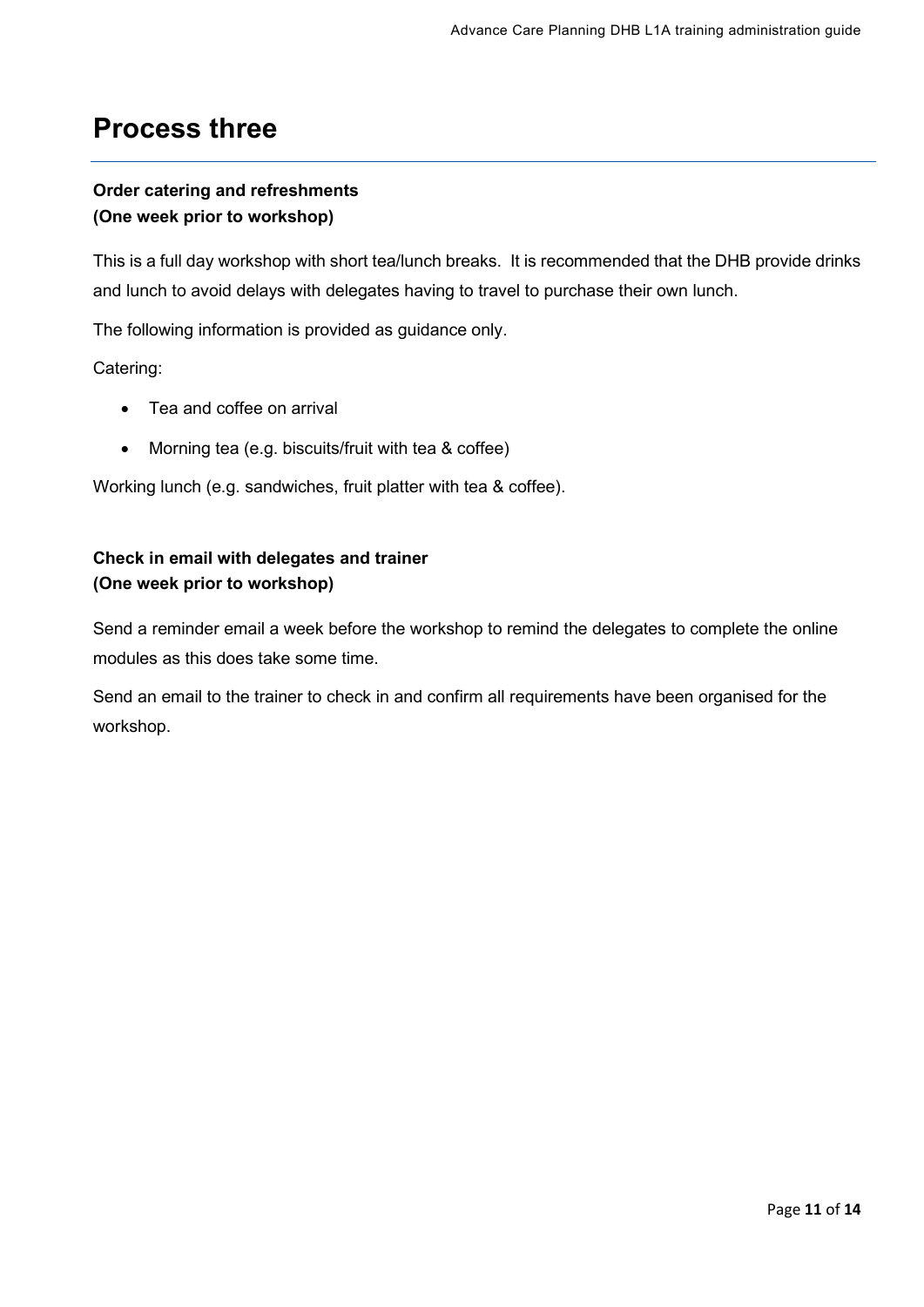### <span id="page-11-0"></span>**Prepare printing (One week prior to workshop)**

Ensure all printed resources are ready for the workshop.

| <b>Resource</b>                        | <b>Number to print</b>                    |
|----------------------------------------|-------------------------------------------|
| 1. Participant details                 | 1 (per facilitator)                       |
| 2. Agenda                              | 1 (per facilitator)                       |
| 3. Sign-in sheet                       | 1                                         |
| 4. Pre-course questionnaire            | 6 (spares)                                |
| 5. Anne slide handout                  | One for every two participants            |
| 6. Legal case studies                  | 4 copies of each of the five case studies |
| 7. Conversation practice case studies  | 6 copies                                  |
| 8. Documentation worksheets            | 18 copies                                 |
| 9. Post-course expectations            | One per participant                       |
| 10. Post-course questionnaire          | One per participant                       |
| 11. Participant evaluation             | One per participant                       |
| 12. Slideshow printout                 | Email post workshop                       |
| 13. The Hui Process (research article) | Email post workshop                       |

To keep printing to a minimum, we recommend that you email the last two documents to participants after the workshop and do not print and distribute at the workshop.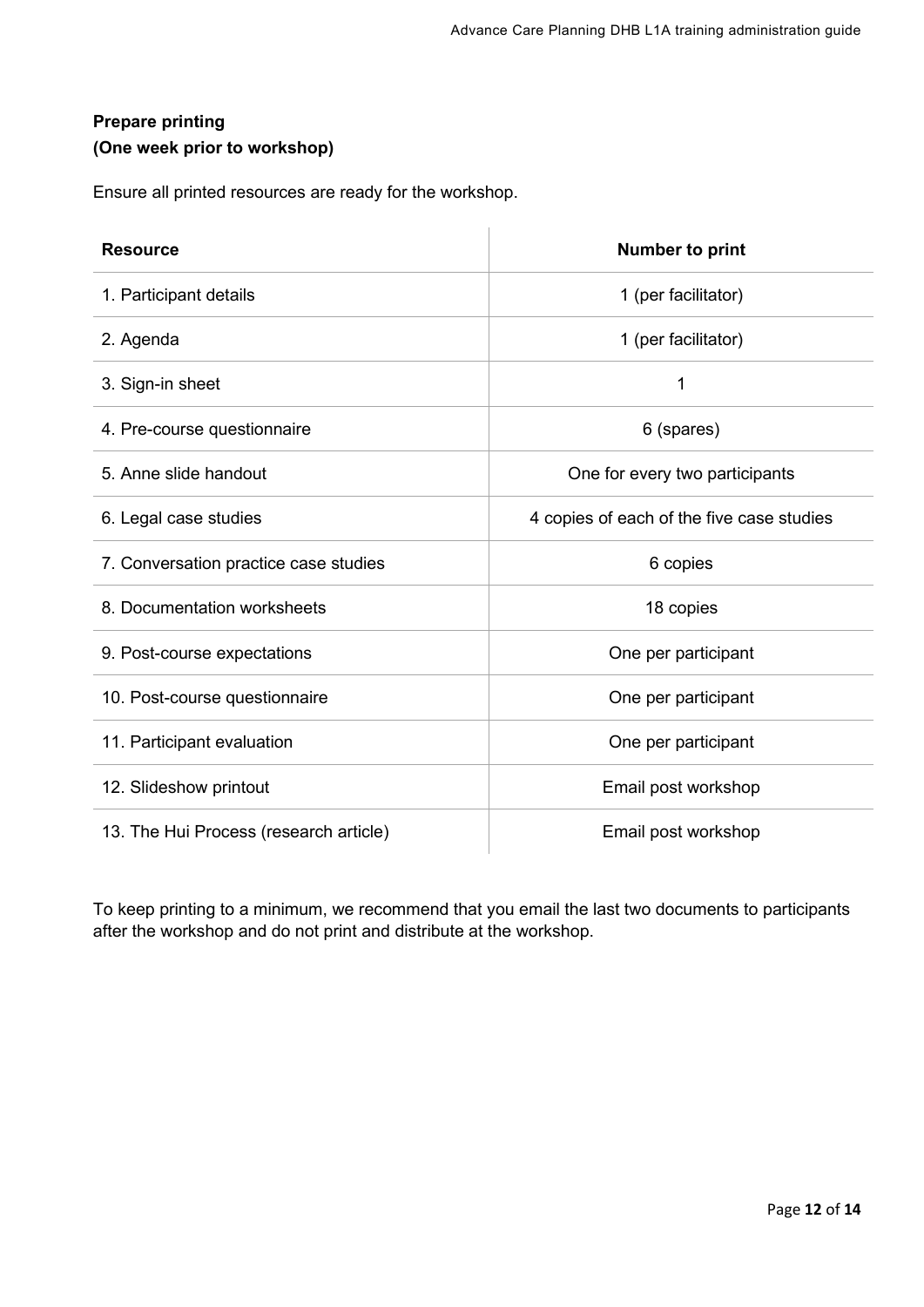# <span id="page-12-0"></span>**Process four**

### <span id="page-12-1"></span>**Ensure equipment and printing are at the venue (Day of workshop)**

Required workshop equipment;

| Data show                                   | 6 small black Sharpies                |
|---------------------------------------------|---------------------------------------|
| Laptop/desktop in the venue<br>$\mathbf{1}$ | White board markers                   |
| <b>Speakers</b>                             | <b>Blue tack</b>                      |
| Flipchart paper<br>$\mathbf{L}$             | Name labels (Delegates + Facilitator) |
| <b>Printed resources</b>                    | Tissues                               |
| 3 large Sharpies (green, blue, black)       |                                       |

### <span id="page-12-2"></span>**Collect pre and post work shop questionnaires and course evaluations (Day of workshop)**

Please ensure that the completed hard copies of:

- the pre-course delegate confidence questionnaire
- the post-course delegate confidence questionnaire and
- the workshop evaluations

are collected and scanned.

The minimum data set of people who have attended L1A ACP training, collected in the application process (see process one), is required to be submitted to the Commission.

<span id="page-12-3"></span>Please email the scanned course paperwork and minimum data set to the ACP training administrator at the Commission (acp@hqsc.govt.nz).